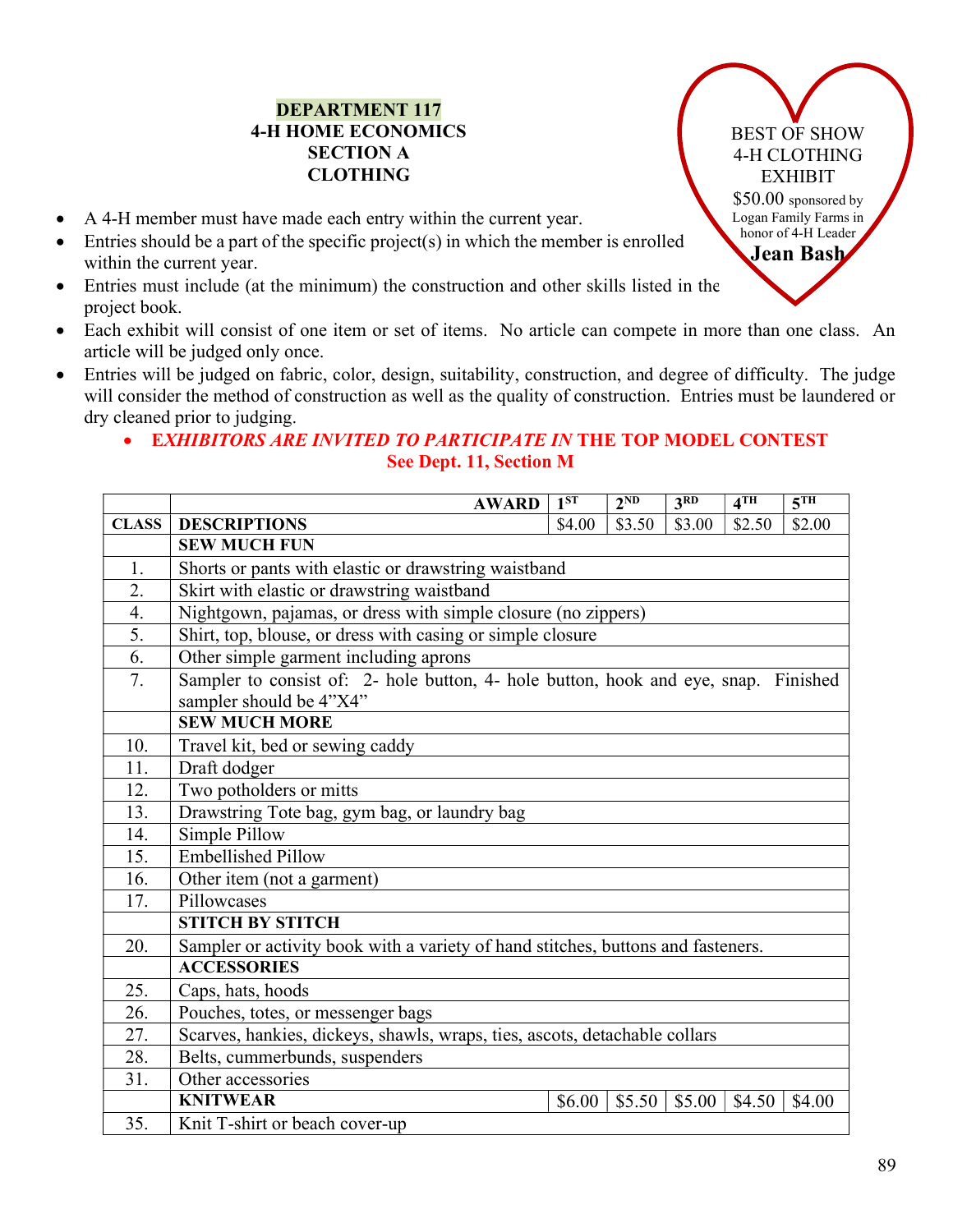| 36. | Knit slacks, shorts, or culottes                                                                 |  |  |  |  |  |  |
|-----|--------------------------------------------------------------------------------------------------|--|--|--|--|--|--|
| 37. | Knit skirt                                                                                       |  |  |  |  |  |  |
| 38. | Knit jogging suit or playsuit                                                                    |  |  |  |  |  |  |
| 39. | Knit sweatshirt or jacket                                                                        |  |  |  |  |  |  |
| 41. | Ensemble using knit and woven construction                                                       |  |  |  |  |  |  |
| 42. | Other knit garment                                                                               |  |  |  |  |  |  |
|     | <b>INTERMEDIATE COORDINATES</b>                                                                  |  |  |  |  |  |  |
| 45. | Top or vest and skirt with waistband or facing                                                   |  |  |  |  |  |  |
| 46. | Top or vest and slacks or shorts with waistband or facing                                        |  |  |  |  |  |  |
| 48. | Simple dress including facings, zipper & sleeves                                                 |  |  |  |  |  |  |
| 49. | Jumper                                                                                           |  |  |  |  |  |  |
| 50. | Other garments                                                                                   |  |  |  |  |  |  |
|     | <b>SEPERATES</b>                                                                                 |  |  |  |  |  |  |
| 51. | Jacket (unlined)                                                                                 |  |  |  |  |  |  |
| 52. | Pants or shorts                                                                                  |  |  |  |  |  |  |
| 53. | Skirt                                                                                            |  |  |  |  |  |  |
| 54. | <b>Blouse with sleeves</b>                                                                       |  |  |  |  |  |  |
| 55. | Dress with sleeves                                                                               |  |  |  |  |  |  |
| 56. | Dress Pants or slacks (lined or unlined)                                                         |  |  |  |  |  |  |
| 57. | Other Garment not listed                                                                         |  |  |  |  |  |  |
|     | <b>SEWING FOR OTHERS</b>                                                                         |  |  |  |  |  |  |
| 60. | Garment for someone else, with a photo of person wearing garment.                                |  |  |  |  |  |  |
|     | Kite or soft sculpture                                                                           |  |  |  |  |  |  |
|     | Leg wraps, saddle pads, for horse                                                                |  |  |  |  |  |  |
| 61. | <b>MISCELLANEOUS - Other item</b>                                                                |  |  |  |  |  |  |
|     | \$7.00<br><b>TAILORING</b> – Garment must use machine or<br>\$8.00<br>\$6.00<br>\$5.00<br>\$4.00 |  |  |  |  |  |  |
|     | hand tailoring principles. Garment can be wool,                                                  |  |  |  |  |  |  |
|     | silk, linen, etc.                                                                                |  |  |  |  |  |  |
| 70. | Tailored jacket                                                                                  |  |  |  |  |  |  |
| 71. | Tailored suit                                                                                    |  |  |  |  |  |  |
| 72. | Tailored coat                                                                                    |  |  |  |  |  |  |
| 73. | Other tailored garment                                                                           |  |  |  |  |  |  |
| 75. | <b>Special Occasion Garment</b>                                                                  |  |  |  |  |  |  |
| 78. | Formalwear                                                                                       |  |  |  |  |  |  |
|     | <b>DESIGN</b>                                                                                    |  |  |  |  |  |  |
| 90. | Outfit combining several patterns or original design made with specialty fabrics: with           |  |  |  |  |  |  |
|     | applied trims, folds, tucks, etc.                                                                |  |  |  |  |  |  |
|     | <b>CREATIVE CLOTHING PROJECT</b>                                                                 |  |  |  |  |  |  |
| 95. | Purchased garment or textile with applied design (stenciling, smocking, tie-dye, batik,          |  |  |  |  |  |  |
|     | appliqué, etc.)                                                                                  |  |  |  |  |  |  |

.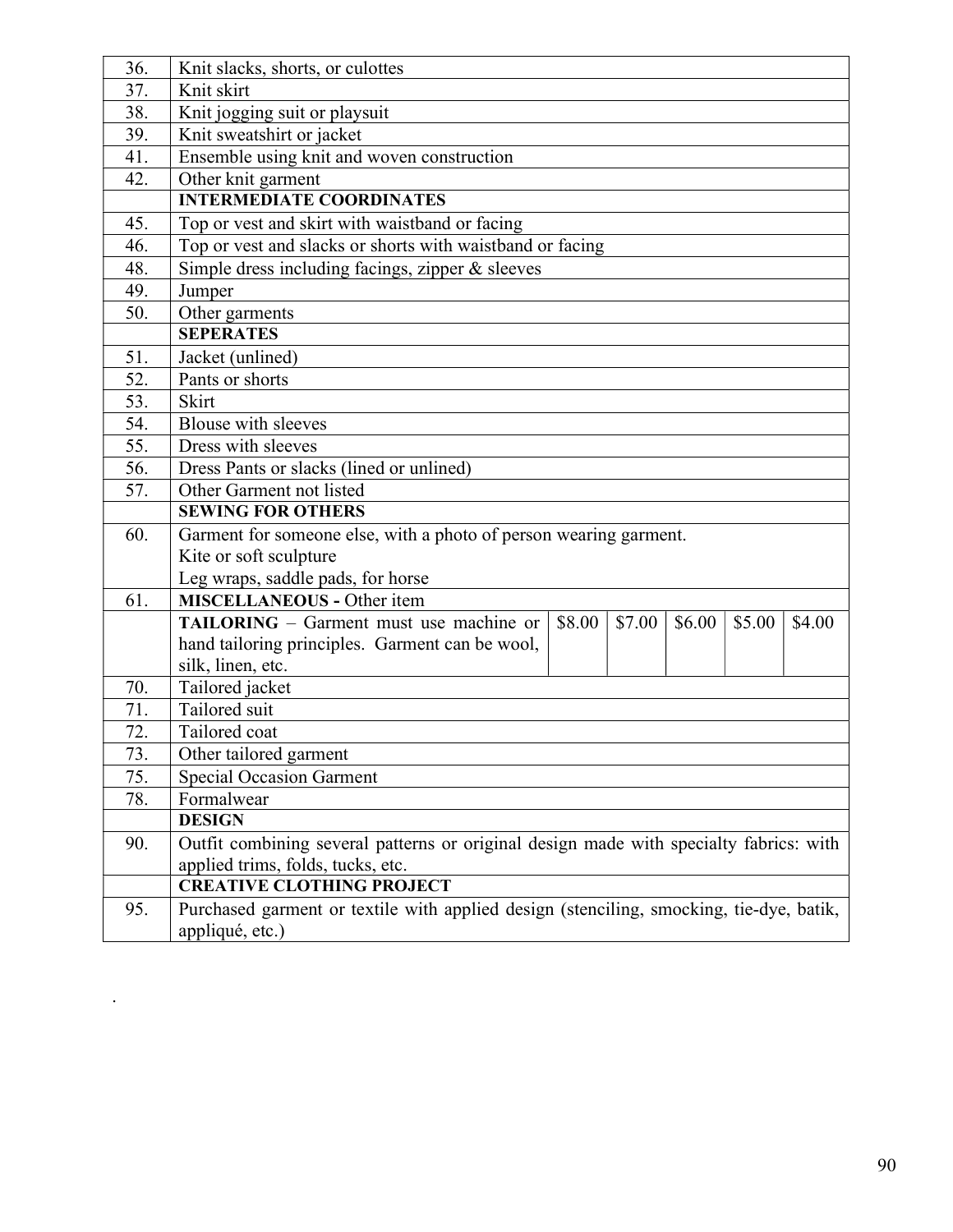### DEPARTMENT 117 SECTION B 4-H KNITTING, CROCHETING AND OTHER FIBER ARTS

- Each exhibit will consist of one item or set of items. No article can compete in more than one class. An article will be judged only once.
- Each exhibit will be judged on design, degree of difficulty, quality of workmanship, selection and quality of yarn, suitability of purpose, and construction. All exhibits must be clean prior to judging.

|              | <b>AWARD</b>                                          | 1 <sup>ST</sup> | $2^{ND}$ | 3 <sup>RD</sup> | 4 <sup>TH</sup> | 5 <sup>TH</sup> |  |
|--------------|-------------------------------------------------------|-----------------|----------|-----------------|-----------------|-----------------|--|
| <b>CLASS</b> | <b>DESCRIPTIONS</b>                                   | \$4.00          | \$3.50   | \$3.00          | \$2.50          | \$2.00          |  |
|              | <b>KNITTING</b>                                       |                 |          |                 |                 |                 |  |
|              | <b>Beginner</b>                                       |                 |          |                 |                 |                 |  |
| 1.           | <b>Slippers or Purse</b>                              |                 |          |                 |                 |                 |  |
| 2.           | Potholders, Bean bag, or Scarf                        |                 |          |                 |                 |                 |  |
| 3.           | Other                                                 |                 |          |                 |                 |                 |  |
|              | Intermediate                                          | \$5.00          | \$4.50   | \$4.00          | \$3.50          | \$3.00          |  |
| 6.           | Mittens, gloves, or socks                             |                 |          |                 |                 |                 |  |
| 7.           | Simple sweater or vest with 2 stitches                |                 |          |                 |                 |                 |  |
| 8.           | Poncho, shawl, scarf (with at least 2 stitches)       |                 |          |                 |                 |                 |  |
| 9.           | Other                                                 |                 |          |                 |                 |                 |  |
|              | <b>Advanced</b>                                       | \$6.00          | \$5.50   | \$5.00          | \$4.50          | \$4.00          |  |
| 12.          | Cardigan sweater or vest                              |                 |          |                 |                 |                 |  |
| 13.          | Pullover sweater or vest                              |                 |          |                 |                 |                 |  |
| 14.          | Baby blanket/simple afghan                            |                 |          |                 |                 |                 |  |
| 15.          | Other                                                 |                 |          |                 |                 |                 |  |
|              | <b>CROCHETING</b>                                     | \$4.00          | \$3.50   | \$3.00          | \$2.50          | \$2.00          |  |
|              | <b>Beginner</b>                                       |                 |          |                 |                 |                 |  |
| 18.          | Potholder, beanbag, coin purse                        |                 |          |                 |                 |                 |  |
| 19.          | Headband, simple hat, or scarf                        |                 |          |                 |                 |                 |  |
| 20.          | Other                                                 |                 |          |                 |                 |                 |  |
|              | Intermediate (one or two stitches)                    | \$5.00          | \$4.50   | \$4.00          | \$3.50          | \$3.00          |  |
| 24.          | Poncho, shawl, scarf                                  |                 |          |                 |                 |                 |  |
| 25.          | Pillow                                                |                 |          |                 |                 |                 |  |
| 26.          | Belt or tie                                           |                 |          |                 |                 |                 |  |
| 27.          | Baby blanket, simple afghan                           |                 |          |                 |                 |                 |  |
| 28.          | Other                                                 |                 |          |                 |                 |                 |  |
|              | different<br><b>Advanced</b><br>(four<br>stitches,    | \$6.00          | \$5.50   | \$5.00          | \$4.50          | \$4.00          |  |
|              | and/or yarns)                                         |                 |          |                 |                 |                 |  |
| 32.          | Sweater, dress or coat                                |                 |          |                 |                 |                 |  |
| 33.          | Simple afghan, baby blanket, rug                      |                 |          |                 |                 |                 |  |
| 34.          | Other                                                 |                 |          |                 |                 |                 |  |
|              | <b>Felting</b>                                        |                 |          |                 |                 |                 |  |
| 35.          | Wearable item - Purse, Hat, Gloves etc.               |                 |          |                 |                 |                 |  |
| 36.          | Functional or Decorative Item including 3 dimensional |                 |          |                 |                 |                 |  |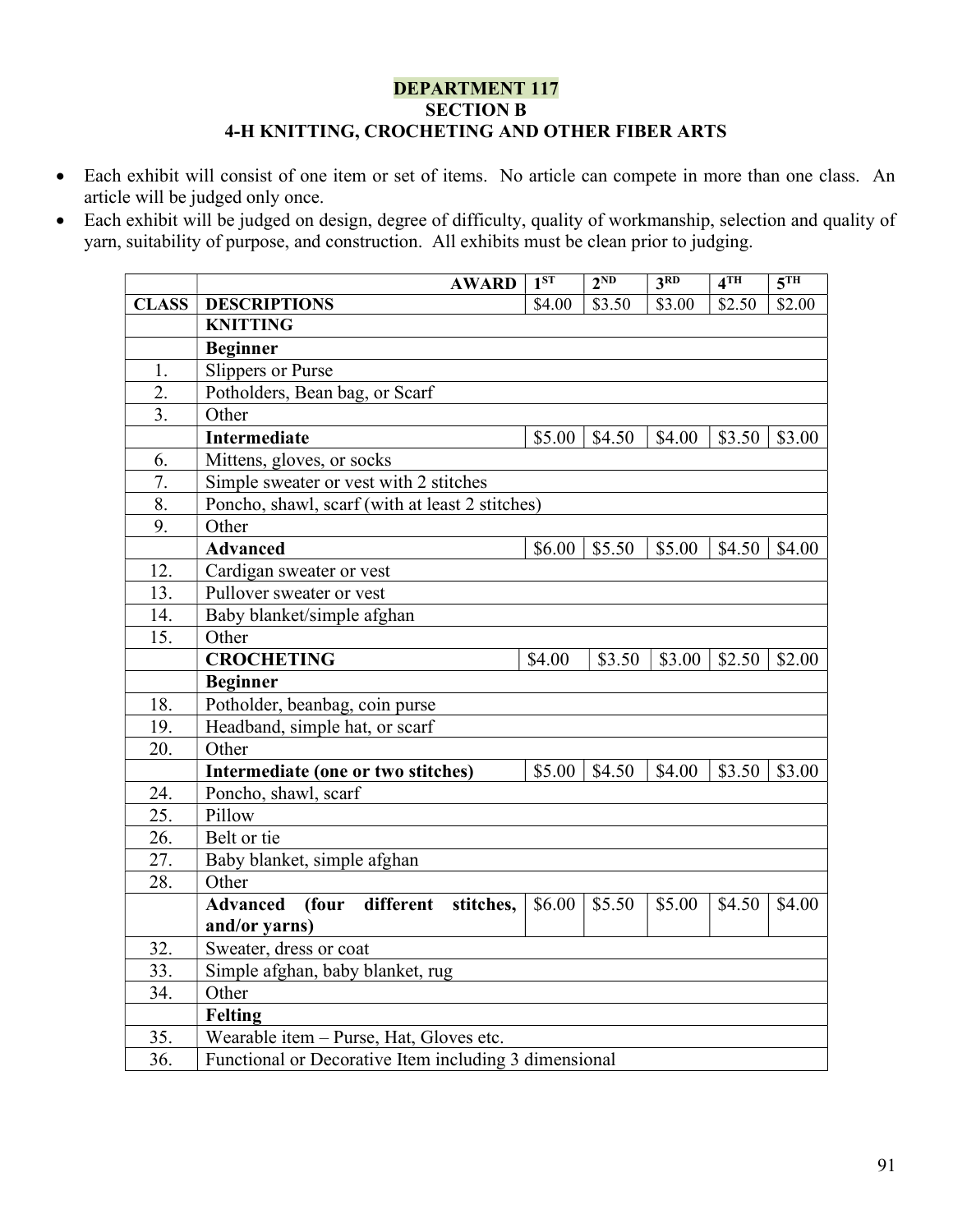### DEPARTMENT 117 SECTION C 4-H ARTS AND CRAFTS

- Each article must have been made by a 4-H member who is enrolled in a 4-H related Arts and Crafts Project within the current year.
- Commercial craft kits do not reflect the feeling of traditional handcrafts. Their use in 4-H project work is strongly discouraged.
- Each exhibit will consist of one item or set of items. No article can compete in more than one class. An article will be judged only once.
- Each exhibit will be judged on design, degree of difficulty, quality of workmanship, selection and quality of materials, suitability of purpose, and construction.

|                   | <b>AWARD</b>                                    | $1^{ST}$ | $2^{ND}$ | 3 <sup>RD</sup> | 4 <sup>TH</sup> | 5 <sup>TH</sup> |
|-------------------|-------------------------------------------------|----------|----------|-----------------|-----------------|-----------------|
| <b>CLASS</b>      | <b>DESCRIPTIONS</b>                             | \$3.50   | \$3.00   | \$2.50          | \$2.00          | \$1.50          |
|                   | Macramé                                         |          |          |                 |                 |                 |
| 1.                | Belt or bracelet                                |          |          |                 |                 |                 |
| $\overline{2}$ .  | Wall hanging                                    |          |          |                 |                 |                 |
| $\overline{3}$ .  | Plant Hanger                                    |          |          |                 |                 |                 |
| $\overline{4}$ .  | Other                                           |          |          |                 |                 |                 |
|                   | Weaving                                         |          |          |                 |                 |                 |
| 13.               | <b>Basket</b>                                   |          |          |                 |                 |                 |
| 14.               | Article made with yarn/fiber                    |          |          |                 |                 |                 |
| 15.               | Other                                           |          |          |                 |                 |                 |
|                   | <b>String Art</b>                               |          |          |                 |                 |                 |
| 20.               | Dream catchers                                  |          |          |                 |                 |                 |
| 21.               | Pictures                                        |          |          |                 |                 |                 |
| 22.               | Other                                           |          |          |                 |                 |                 |
|                   | <b>Design with Texture</b>                      |          |          |                 |                 |                 |
| 28.               | Latch hook rug                                  |          |          |                 |                 |                 |
| 29.               | Latch hook wall hanging                         |          |          |                 |                 |                 |
| $\overline{30}$ . | Latch hook pillow                               |          |          |                 |                 |                 |
| 31.               | Tin Punch                                       |          |          |                 |                 |                 |
| 32.               | Corn husk doll, sculpture                       |          |          |                 |                 |                 |
|                   | <b>Embroidery</b>                               |          |          |                 |                 |                 |
|                   | <b>Beginner</b> (ages 8-11)                     |          |          |                 |                 |                 |
| 33.               | Small Crewel picture/wall hanging               |          |          |                 |                 |                 |
| 34.               | Small Cross stitch picture/wall hanging         |          |          |                 |                 |                 |
| $\overline{35}$ . | Cross stitch bookmark/monogram                  |          |          |                 |                 |                 |
| 36.               | Small Counted cross stitch picture/wall hanging |          |          |                 |                 |                 |
| 37.               | Counted cross stitch bookmark                   |          |          |                 |                 |                 |
| 38.               | Small Embroidered picture/wall hanging          |          |          |                 |                 |                 |
| 39.               | Other Small Embroidery                          |          |          |                 |                 |                 |
|                   | Intermediate (ages 12-14)                       |          |          |                 |                 |                 |
| 44.               | Crewel Picture over 4"X4"                       |          |          |                 |                 |                 |
| 45.               | Cross stitch picture over 4"X4"                 |          |          |                 |                 |                 |
| 46.               | Cross stitch bread cloth/towel                  |          |          |                 |                 |                 |
| 47.               | Counted cross stitch picture over 4"X4"         |          |          |                 |                 |                 |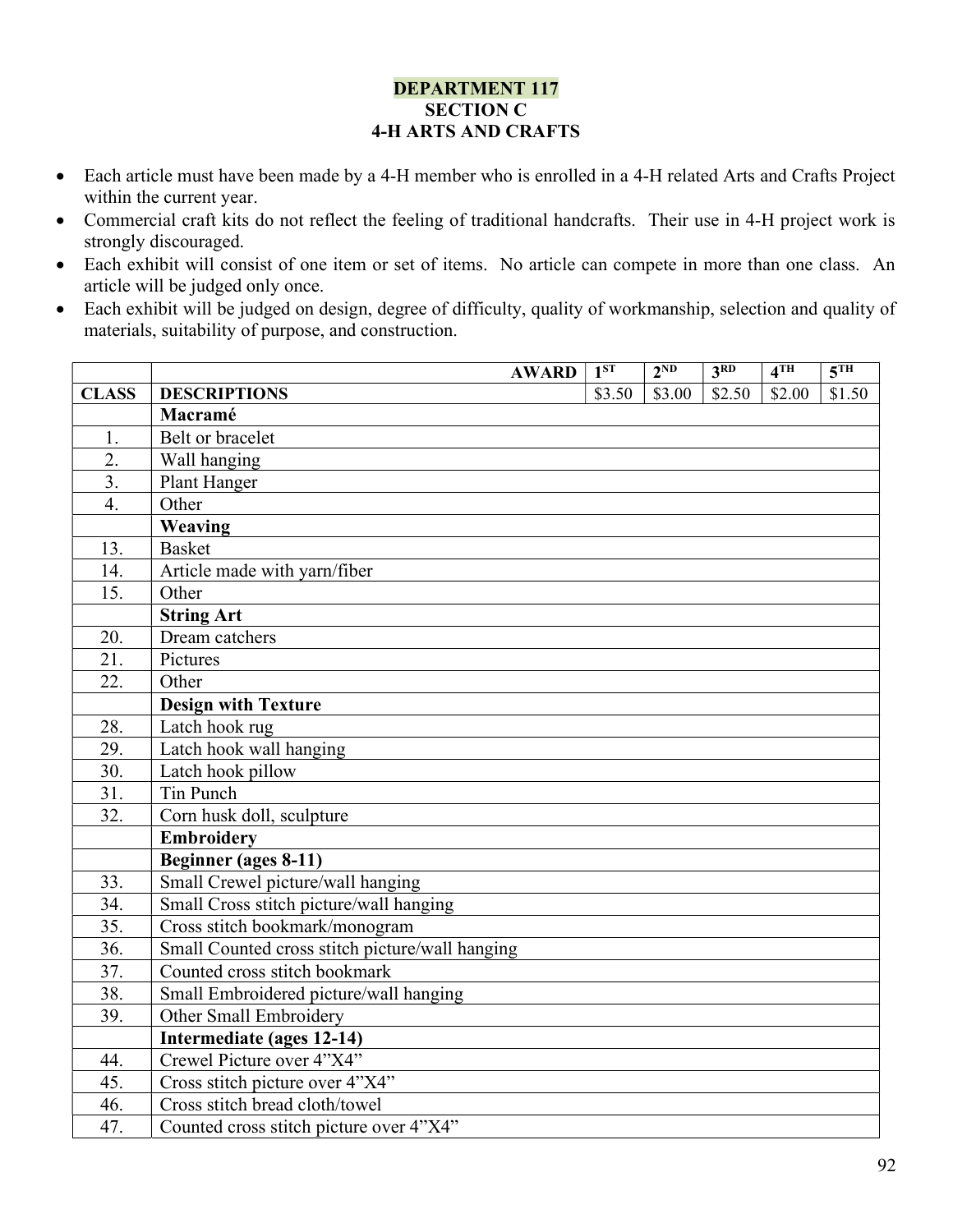| 48.        | Counted cross stitch bread cloth/towel                                                         |
|------------|------------------------------------------------------------------------------------------------|
| 49.        | Embroidered picture/wall hanging over 4"X4"                                                    |
| 50.        | Other Embroidery                                                                               |
|            | Advanced (ages 15 and up)                                                                      |
| 55.        | Counted cross stitch (uses variety of flosses and/or beadwork)                                 |
| 56.        | Embroidery (uses multiple stitches and flosses)                                                |
| 58.        | Other thread work                                                                              |
|            | Needlepoint                                                                                    |
|            | Beginner (ages 8-11)                                                                           |
| 63.        | Small picture with 2 different stitches                                                        |
| 64.        | Other                                                                                          |
|            | Intermediate (ages 12-14)                                                                      |
| 65.        | Item with three or more stitches                                                               |
|            | Quilting (must be hand quilted)                                                                |
|            | <b>Beginner</b> (Level 1)                                                                      |
| 68.        | Hand quilted potholder/cooking mitt                                                            |
| 69.        | Hand quilted other item                                                                        |
|            | Intermediate (Level 2) May be either hand quilted or machine quilted.                          |
| 71.        | Pieced potholder                                                                               |
| 72.        | Pieced pillow/tote bag                                                                         |
| 73.        | Other                                                                                          |
|            | Advanced (Level 3) May be either hand quilted or machine quilted.                              |
| 75.        | Hand Appliquéd Item                                                                            |
| 76.        | Other                                                                                          |
|            | <b>Palette of Fun</b>                                                                          |
|            | Create an exhibit that depicts one of the mediums taught in the Palette of Fun 4-H Curriculum: |
| 81.        | Drawing                                                                                        |
| 82.        | Painting                                                                                       |
| 83.        | Sculpting<br>Fiber                                                                             |
| 84.<br>85. | Other                                                                                          |
|            | <b>Scrapbooking</b>                                                                            |
| 88.        | Beginner - Minimum of four pages                                                               |
| 89.        | Intermediate - Minimum of eight pages containing 2 double pages                                |
| 90.        | Advanced – Minimum of ten pages containing 2 double pages                                      |
|            | <b>Stamping</b>                                                                                |
| 91.        | Beginner - Bookmark or gift tag                                                                |
| 92.        | Intermediate - Card                                                                            |
| 93.        | Advanced – Any item displaying two or more techniques                                          |
|            | Jewelry – beaded                                                                               |
| 94.        | <b>Bracelet</b>                                                                                |
| 95.        | Necklace                                                                                       |
| 96.        | Earring                                                                                        |
|            | <b>Ceramics - Pre-cast Mold or Greenware</b>                                                   |
| 97.        | <b>Glazed Ceramics</b>                                                                         |
| 98.        | <b>Stained Ceramics</b>                                                                        |
| 99.        | Leatherwork                                                                                    |
| 100.       | Metalwork                                                                                      |